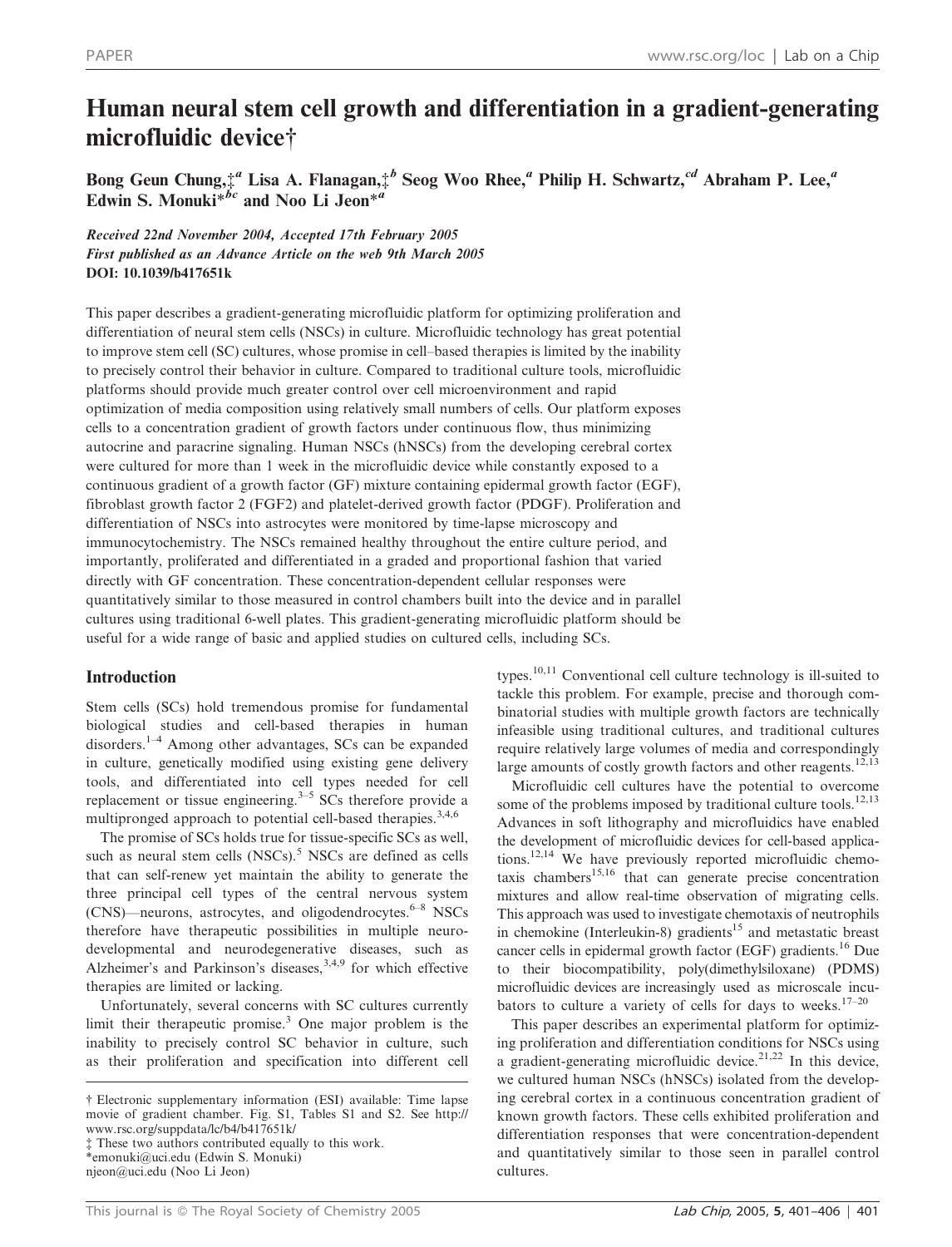# Experimental

# Fabrication of the microfluidic device

The microfluidic NSC culture device was fabricated in PDMS using rapid prototyping and soft lithography following published procedures.15,21,23–26 The master mold was fabricated by patterning 100 µm thick negative photoresist (SU8 50, Microchem, MA) by photolithography.<sup>22</sup> A positive replica with an embossed network of microchannels was fabricated by replica molding PDMS against the master.<sup>21,23–25</sup> The surface of PDMS and glass slide were activated with reactive oxygen plasma (2 min at 30W, model PDC-001, Harrick Scientific, NY) and brought together immediately to form an irreversible seal.<sup>15,22</sup> The PDMS was attached to the glass slide such that glass forms the bottom of the channels and provides a surface for cellular adhesion. The cell culture area (near the outlet, 2.4 mm wide channel in gradient devices) was covered with a glass slide during plasma treatment to prevent permanent bonding. This step allowed removal of PDMS portion around the cell culture area for immunocytochemistry and fluorescence microscopy. After assembly, the device surface was coated with poly-L-lysine (PLL;  $0.5 \text{ mg} \text{ mL}^{-1}$  in 0.1 M borate buffer at room temperature for 1 h)<sup>30,31</sup> and mouse laminin  $(0.5 \text{ mg } \text{mL}^{-1}$  at 37 °C for 8 h). Microfluidic devices were connected to syringe pumps with base medium (left 2 inlets) or base medium with growth factors (right inlet) to generate a spatial concentration gradient (combinatorial mixture) of the growth factors perpendicular to the channel across the cell culture area.<sup>15,22</sup> The stability and shape of the soluble growth factor gradient was confirmed by imaging fluorescence from fluorescein isothiocyanate (FITC)–dextran. FITC–dextran (10  $\mu$ M, MW 10,000), which has a similar molecular weight to growth factors like EGF (MW 6,000), was added to the growth factor-containing media to serve as an indirect indicator of the growth factor gradient inside the channel.<sup>16</sup> The observed gradient profile matched the mathematical prediction as in previous work. $21,22$ 

# Human NSC (hNSC)

The hNSCs isolated from the developing cerebral cortex of premature human infants<sup>1,2</sup> (SC23) were provided by the National Human Neural Stem Cell Resource at the Children's Hospital of Orange County, and grown as adherent cultures in fibronectin-coated flasks in a humidified incubator at 37  $\degree$ C with  $5\%$  CO<sub>2</sub>. Cells were cultured in base medium consisting of Dulbecco's modified Eagle's medium: F12 nutrient mixtures (DMEM:F12, Invitrogen, CA) supplemented with 20% BIT 9500 (Stem Cell Technologies, Canada) and 1% antibiotic/ antimycotic (Invitrogen, CA).<sup>1,2</sup> Growth medium was prepared from base medium by adding three human recombinant growth factors, each at 40 ng mL<sup> $-1$ </sup>: epidermal growth factor (EGF, BD Biosciences, MA), fibroblast growth factor 2 (FGF2, BD Biosciences, MA), and platelet-derived growth factor (PDGF, PeproTech, NJ).<sup>1,2</sup>

# Microfluidic cultures and time-lapse microscopy

The hNSCs were detached from the culture flask using Cell Dissociation Buffer (Invitrogen, CA), washed, and resuspended in culture medium. Cells (100 µL suspension of 500,000 cells  $mL^{-1}$ ) were loaded into the microfluidic device via cell inlet ports on sides of the chambers using a micropipette tip. The microfluidic device containing adherent hNSCs was placed inside an environmental chamber (37 $°C$ and  $5\%$  CO<sub>2</sub>) on an inverted microscope (Nikon, NY) (see ESI Fig. S1{ for a picture of the experimental setup). The microfluidic chamber was maintained with a constant perfusion of media at physiologic pH. Polyethylene tubing was inserted into three inlets at the top of the gradient chamber to make fluidic connections.<sup>15</sup> The media with and without GF were injected into the gradient chamber using a syringe pump at a controlled rate of 0.1  $\mu$ L min<sup>-1</sup>. Cells cultured inside microfluidic gradient chambers were thus exposed to a GF gradient in a stable microenvironment. A motorized stage was used to obtain images at multiple positions in the microfluidic device at 10 min intervals.

# Immunocytochemistry

After culturing the cells inside microfluidic devices for 7 days, they were fixed in 4% paraformaldehyde (Sigma, MO) and permeabilized with 0.3% Triton X-100 in phosphate buffered saline (PBS, Invitrogen, CA). After washing with PBS, cells were blocked with 5% bovine serum albumin (BSA, Sigma, MO) in PBS and sequentially exposed to primary and secondary antibodies: anti-glial fibrillary acidic protein (GFAP, Chemicon International, CA; overnight at  $4 °C$ ) and FITC-conjugated AffiniPure donkey anti-rabbit immunoglobulin G (IgG) (Jackson ImmunoResearch Laboratories Inc, PA; 2 h at room temperature). Cell nuclei were then counterstained with Hoechst 33342 (Molecular Probes, OR) and devices mounted with Vectashield mounting medium (Vector Laboratories Inc, CA). Immunostained cells were kept at  $4 °C$  until analyzed. Fluorescent images were obtained with a Nikon E800 upright microscope using a chroma standard filter (350 nm) for DAPI/Hoechst and a chroma high Q filter (480 nm) for FITC.

# Results and discussion

## Design and validation of the gradient-generating device

The device is made up of two types of chambers, a gradient chamber and two control chambers. The first chamber is composed of two parts: (1) the gradient-generating microchannel network<sup>15</sup> ("Christmas tree"), which utilizes laminar flow and diffusive mixing to generate a continuous combinatorial mixture of soluble factors<sup>20,26,29</sup> and (2) the cell culture area near the bottom of the device across which the gradient is applied. Two control cell culture chambers are also fabricated next to the main gradient chamber for positive and negative controls  $(100\% + GF$  and  $-GF)$ .

The gradient chamber network is supplied with media via three separate inlets from the top of the device (Fig. 1A). The shape of gradient produced can be controlled by adjusting the concentration of solutions for the three inlets.<sup>15,21,22</sup> For this experiment, we generated a polynomial gradient  $(y = ax^2 + b)$  by loading the first two inlets with media lacking growth factors  $(0\%, -GF'$  in Fig. 1A) and the third inlet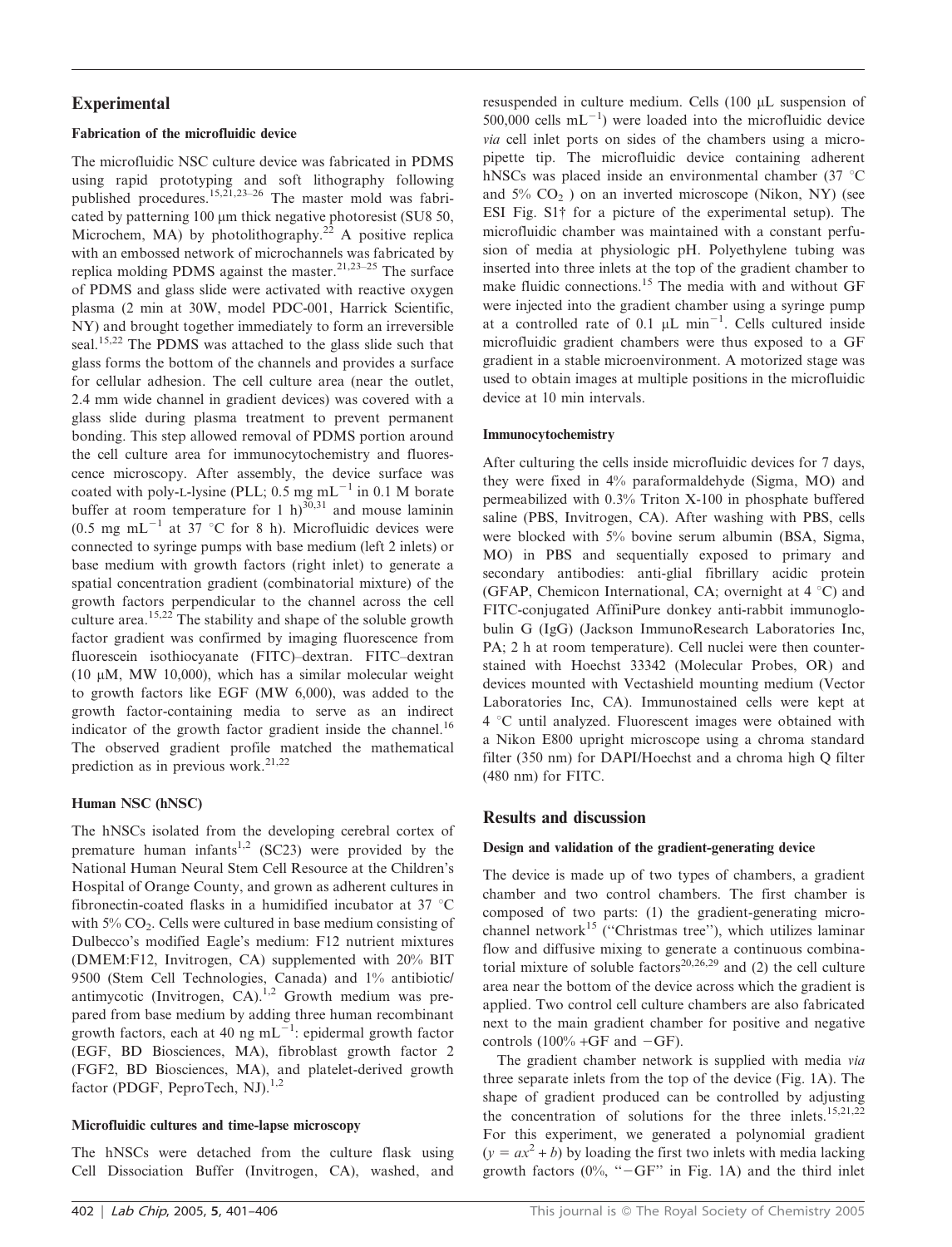

Fig. 1 (A) Schematic design of the microfluidic device showing the gradient chamber and two control chambers. Cells were loaded into the chambers via inlet ports, and the entire device was placed on an inverted microscope for live-cell imaging. (B) The gradient profile generated within the gradient chamber was visualized with the fluorescence profile of FITC–dextran.

with media containing the full complement of GFs (100%, "+GF" in Fig. 1A). $22,32$  In order to confirm the generation of a gradient with this device, we placed a solution of FITC–dextran in the third inlet and solutions without FITC–dextran in the first two inlets. Using computer controlled-syringe pumps, we were able to generate a gradient of fluorescence with micron-scale spatial resolution across the chamber (Fig. 1B). The GFs (EGF, FGF2, PDGF) used have similar molecular weights to FITC–dextran, making it likely that the GF gradient is the same as the observed fluorescence gradient from FITC–dextran (Fig. 1B).

#### Human NSCs in control chambers

The control chambers are 500  $\mu$ m wide and 100  $\mu$ m high; the gradient chamber is 2.4 mm wide and 100 µm high with two barriers at 0.8 mm intervals to limit cell migration across the width of the chamber. Both the control and gradient chambers have outlet ports for fluid exit. Since fluid is pumped into the device at a controlled rate of 0.1  $\mu$ L min<sup>-1</sup>, the cells in the gradient chamber would be theoretically subjected to minimal fluid shear stress on the order of  $5 \times 10^{-4}$  dyne cm<sup>-2</sup> (channel dimension of 2.4 mm  $\times$  10 mm  $\times$  0.1 mm). This is significantly lower than physiological shear stress experienced by endothelial cells during normal blood flow ( $\sim$ 2 dyne cm<sup>-2</sup>).<sup>33</sup> In addition, smaller volumes of solutions were sufficient for long term experiments compared to conventional methods ( $\sim$ 1 mL solution per syringe was adequate for a week-long experiment with constant perfusion).

We then tested whether hNSCs could be successfully cultured in the microfluidic device under continuous fluid flow. The chambers were first precoated with PLL/laminin to encourage cell adhesion. Dissociated hNSCs were plated into

control chambers at a density of  $5 \times 10^5$  cells mL<sup>-1</sup>, allowed to adhere, then exposed to media with or without EGF, FGF2, and PDGF.<sup>1,2</sup> These cells are known to proliferate in the presence of these GFs and differentiate in their absence.<sup>2,27,28</sup> Images taken immediately after plating show that the cells were well adhered and evenly distributed across the chambers, but not yet elongated (Fig. 2A, C). After 7 days, cells in media lacking GFs were elongated and had extended processes, but showed little proliferation, with comparable cell numbers at day 7 compared to day 1 (Fig. 2B). Cells in media with GFs were also elongated after 7 days, but showed a striking increase in cell number (Fig. 2D). Cell numbers in the control chambers under flow were occasionally lower than those in conventional culture dishes lacking fluid flow (Fig. 2E, F). This would be consistent with the removal of proliferative autocrine and paracrine factors in the control microfluidic chambers, but not in the traditional cultures. These studies showed that hNSCs could be loaded evenly in the chamber, adhered and elongated along the surface, remained healthy for at least one week under fluidic flow, and proliferated in response to mitogenic GFs. Moreover, the cells in microfluidic chambers behaved similarly to those in conventional culture dishes.

#### Human NSC proliferation in the gradient chamber

We then cultured cells in the gradient chamber of the microfluidic device. The gradient chamber had two barriers that limited cell migration and divided the continuous GF gradient into three compartments with low, intermediate, or high concentrations of GFs; 0–2.8 ng mL<sup>-1</sup> (0–7%), 3.2–14 ng mL<sup>-1</sup>  $(8-35\%)$ , and 14.4-40 ng mL<sup>-1</sup> (36-100%) for each GF.



Fig. 2 Proliferation of hNSCs in control microfluidic chambers. Phase contrast images show cells in control chambers (A–D) or on traditional coverslips (E, F). Cells in the chambers were grown in fluid flow conditions using media with  $(+GF)$  or without  $(-GF)$  growth factors. Cells on coverslips in conventional cultures were grown in the same media for 7 days.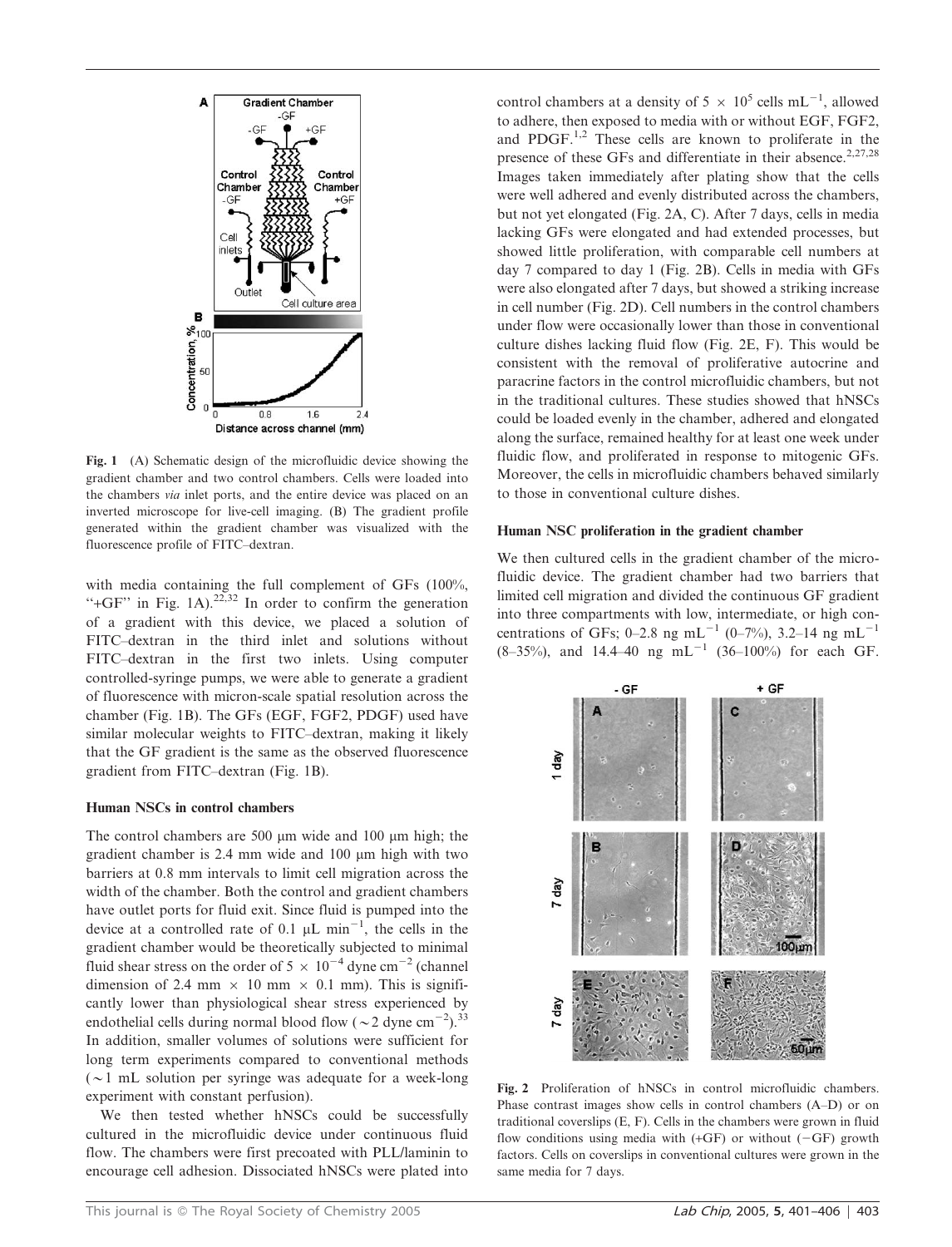Soon after plating (on day 1), the cells had adhered to the glass surface, but were fairly sparse in all three compartments (Fig. 3A). After 4 days, the cells had elongated and undergone limited proliferation in the low GF compartment, some proliferation in the intermediate GF compartment, and more proliferation in the high GF compartment (Fig. 3B). This trend continued through day 7, when many more cells were evident in the high GF compartment (see ESI† for time-lapse movies). In addition to the effects on cell proliferation, the GF gradient within the intermediate and high GF compartments stimulated cell migration towards the higher GF concentrations (e.g. Fig. 3B and time-lapse movies in ESI $\dagger$ ).

Quantification of total cell numbers revealed that the hNSCs proliferated in direct proportion to the GF concentration. The hNSCs plated in the control chamber without GFs showed no cell number increase at 4 or 7 days (Fig. 4A). However, cells in the low GF compartment of the gradient chamber (0–2.8 ng mL<sup>-1</sup> each GF) showed a 1.8-fold increase at 4 days and a 2.6-fold increase by day 7 (Fig. 4B). Cells in the intermediate GF compartment  $(3.2-14 \text{ ng } mL^{-1})$  showed a 2.5-fold increase on day 4 and 3.5-fold increase on day 7, while cell numbers in the high GF compartment  $(14.4-40 \text{ ng } \text{mL}^{-1})$ increased by 3.5-fold and 5-fold at 4 and 7 days, respectively (Fig. 4B). The control chamber with 100% GF concentration showed increases of 4-fold on day 4 and 6.8-fold on day 7 (Fig. 4A). We then subdivided each compartment arbitrarily into 8 equal bins  $(100 \mu m)$  wide, Fig. 3B) and reanalyzed the data. As shown in Fig. 4C, we continued to find a strong correlation between cell number and GF concentration in all three compartments (Fig. 4C and data not shown; ESI Table S1 $\dagger$  for p values), despite the cell migration observed. Therefore, by culturing hNSCs under a continuous gradient of



Fig. 3 Proliferation of hNSCs in the gradient chamber. Phase contrast images show cells cultured for up to 7 days in the gradient chamber. The concentration gradient is continuous across the entire chamber, which is divided into three compartments by physical barriers to limit migration. By the end of the culture period, cell numbers were greatest in the high GF compartment (36–100% GF) and lowest in the low GF compartment (0–7% GF). Dashed lines delineate the 8 equal bins used for quantification in Figs. 4C and 6C.



Fig. 4 Quantitative analysis of hNSC proliferation in the control (A) or gradient chambers (B, C) at 4 and 7 days. The three compartments of the gradient chamber are termed low, intermediate, and high. The fold increase in cell number represents cell numbers on day 4 or 7 divided by initial cell number on day 1. Note that cell numbers are directly proportional to GF concentration in each gradient compartment. Each bar represents the average for 3 independent experiments with standard errors of the mean (\* $p < 0.05$ , \*\*p < 0.01). Quantitation within the subdivided intermediate GF compartment shows a strong positive correlation between cell number and GF concentration (C; ESI Table S1 $\dagger$  for p values).

GFs, we showed that these cells respond in direct proportion to GF concentration, at least within the  $0-40$  ng mL<sup>-1</sup> range for EGF, FGF2 and PDGF, and that there is no threshold or ''all-or-none'' proliferation response in this concentration range.

## Differentiation of human NSCs into astrocytes in the gradient chamber

Since GF concentration directed hNSC proliferation, we tested whether the GF gradient also regulated their differentiation.<sup>2</sup> Cells grown for one week in the GF gradient were fixed and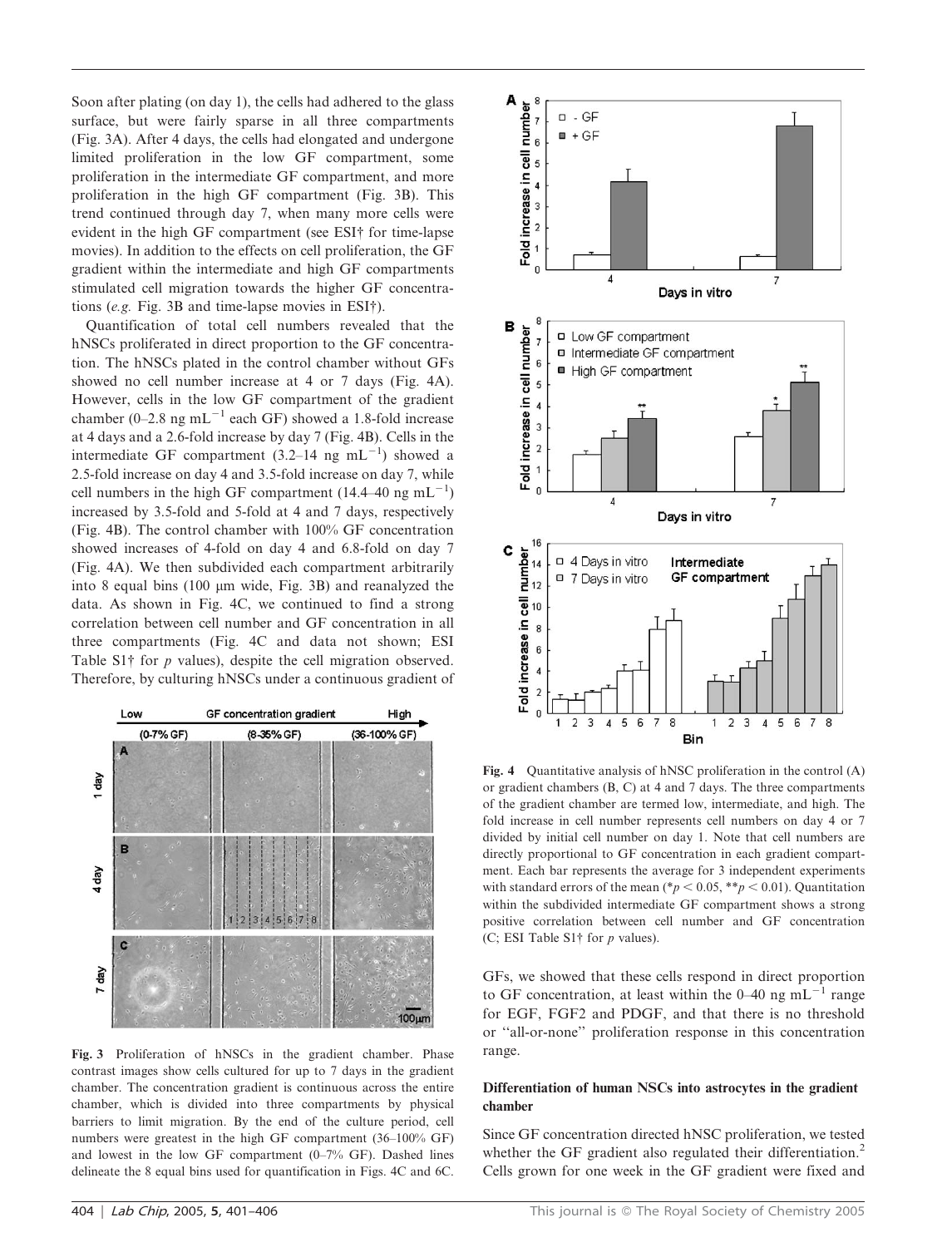

Fig. 5 Differentiation of hNSCs into astrocytes in the gradient chamber. The hNSCs cultured in the gradient chamber (A, B) or on coverslips (0% GF in C, 100% GF in D) for 7 days exhibit differentiation into astrocytes (stained by antibody against GFAP, green). Phase contrast images (A) and fluorescence micrographs (B, C, D) showing stained nuclei (Hoechst, blue) identify all cells in the field. Note the significantly higher proportion of astrocytes in the low GF compartment compared to the other two compartments (B).

stained with antibodies to astrocytes, one of the main cell types that differentiate from hNSCs. Cells in the low GF compartment showed increased astrocyte differentiation compared to cells in the high GF compartment (Fig. 5B). This pattern was similar to that of cells on coverslips in parallel conventional culture experiments (Fig. 5C, D). Importantly, the percentage of astrocytes across the three GF compartments in the gradient chamber decreased with increasing GF concentration (Fig. 6). Astrocyte percentages in the gradient chamber were consistent with those seen in the control microfluidic chambers and on the coverslips in conventional cultures. We further analyzed the data after subdividing each compartment into 8 equal bins, as done to analyze total cell numbers. We continued to find strong correlations between astrocyte percentage and GF concentration in all three compartments (Fig. 6C and data not shown; ESI Table  $S2\dagger$  for p values). Thus, astrocyte differentiation was inversely proportional to GF concentration, while proliferation was directly proportional. Like the proliferation effect, no threshold response in astrocyte differentiation was seen at the population level over the GF concentrations used in these experiments.

# **Conclusions**

These results show that hNSCs can be cultured in a microfluidic device under constant fluid flow for more than 1 week using minimal reagents  $(\sim 1 \text{ mL} \text{ media per syringe})$  and without any detectable detrimental effects on cell adhesion, proliferation, or differentiation. By applying a continuous gradient of known GFs across the cells, opposing effects on proliferation and astrocyte differentiation could be induced, both of which were graded and proportional to GF



Fig. 6 Quantitation of astrocytes in the control (A) and gradient chambers (B, C) after 7 days. Astrocytes are expressed as a percentage of the total number of Hoechst-stained cells. Note that astrocyte percentage is inversely proportional to GF concentration in the gradient chamber. Each bar indicates the average for 3 independent experiments with standard errors of the mean (\*\*p < 0.01). The strong negative correlation between astrocyte percentage and GF concentration persists after subdividing the intermediate GF compartment into 8 bins (C; ESI Table S2 $\dagger$  for p values).

concentration. Neither threshold effects nor plateaus in proliferation or differentiation responses were detected at the population level in the GF concentration ranges used. Rather than requiring multiple independent traditional cultures using fixed GF concentrations, the microfluidic culture device allowed these graded responses to be induced and quantified within a single culture chamber. Additional advantages of this microfluidic platform over traditional cultures—such as the minimization of autocrine and paracrine signals, the ability to